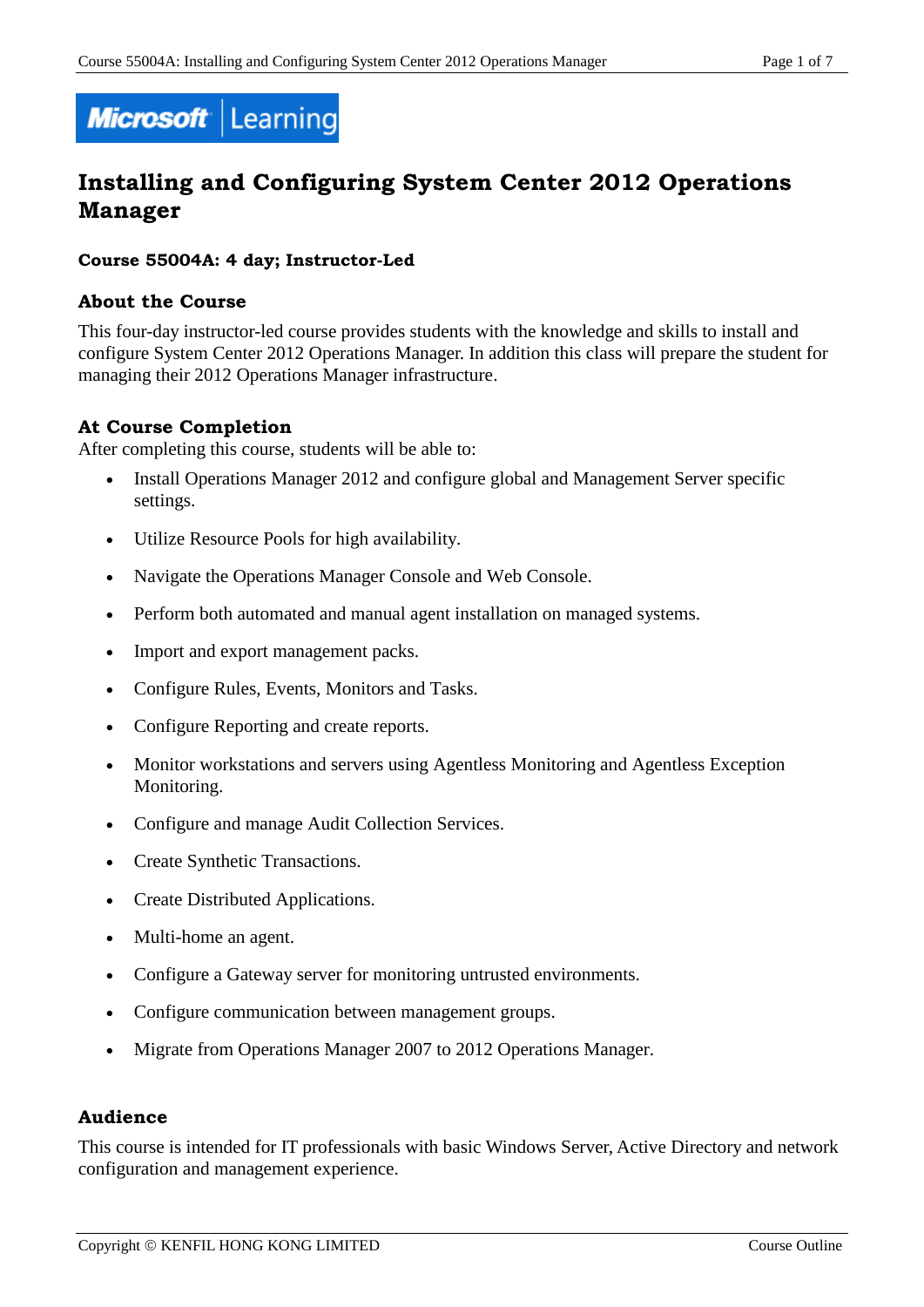# **Prerequisites**

Before attending this course, students must have:

- Familiarity with PC hardware and devices.
- Experience supporting Windows-based systems.
- Basic experience authoring and editing batch and script files.
- Experience reviewing Windows application and service logs.
- Experience configuring or supporting distributed application environments.
- Working knowledge of Windows Server 2008 operating system and network configuration.
- Working Knowledge of Active Directory.

# **Course Outline**

### **Module 1: Overview of System Center 2012 Operations Manager**

This module gives the student a high-level view of System Center 2012 Operations Manager. Students new to the value of SCOM will learn about its benefits. Students familiar with SCOM 2007 will also benefit with an introductory look at the changes manifested in SCOM 2012.

# **Lessons**

- Operations Manager Introduction and Basic Concepts
- What's New in 2012 Operations Manager
- System Requirements

After completing this module, students will be able to:

- Understand the purposes of System Center Operations Manager.
- Note the changes from Operations Manager 2007 to 2012 Operations Manager.
- Identify the System Requirements for 2012 Operations Manager.

### **Module 2: Installing the 2012 Operations Manager Infrastructure**

This module explains how Active Directory and SQL Server 2008 R2 integrate with and support System Center 2012 Operations Manager. In addition this module allows students the opportunity to plan deployment of SCOM and do a SCOM install in a virtual environment which simulates what is often seen in today's enterprises.

### **Lessons**

- Active Directory Integration
- SQL Server Configuration
- Security Considerations
- Operations Manager Deployment Scenarios
- Installing Operations Manager 2012

After completing this module, students will be able to:

• Create Active Directory objects required for System Center 2012 Operations Manager.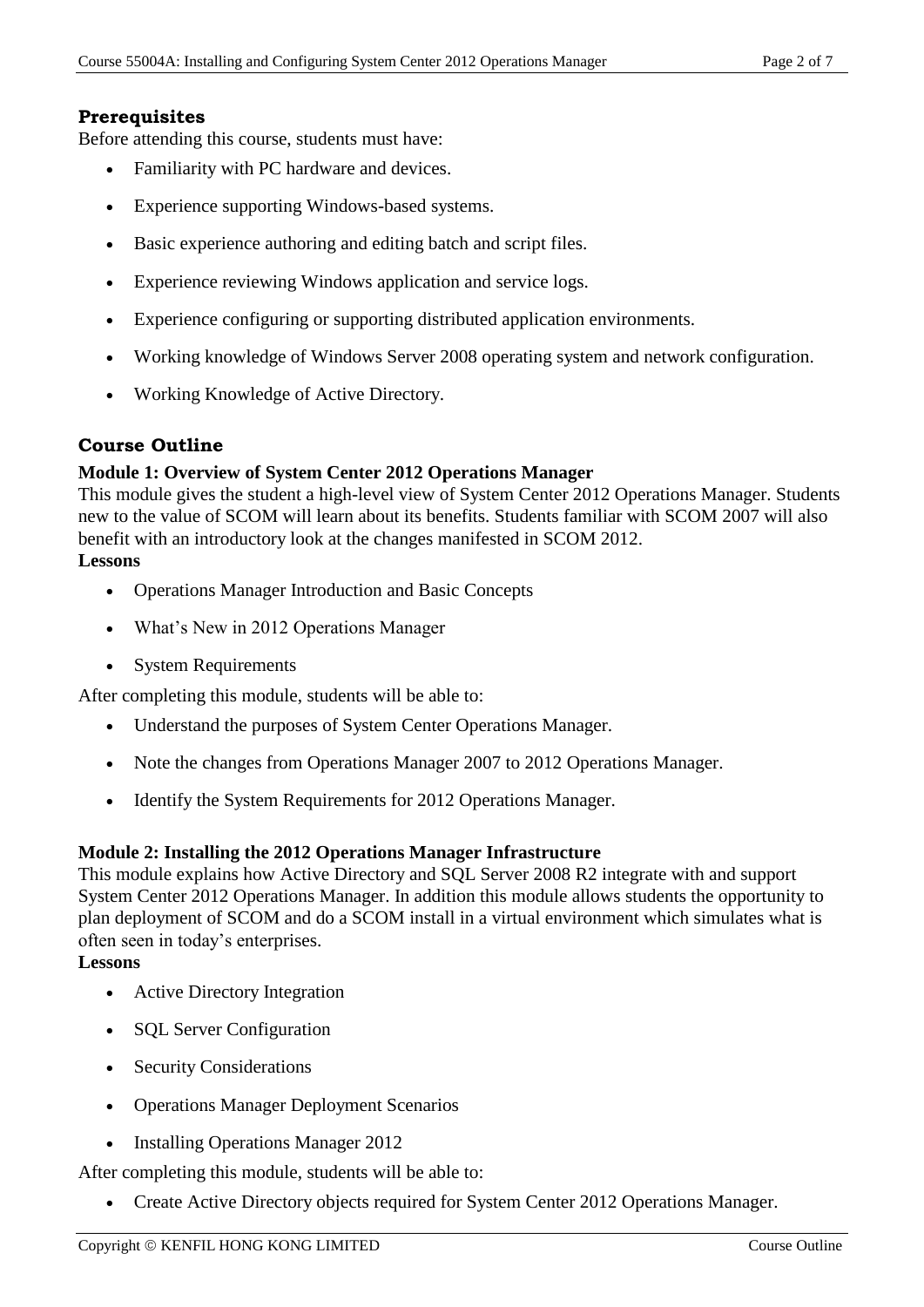- Configure connectivity between SQL Server 2008 R2 and 2012 Operations Manager.
- Create SQL databases required by 2012 Operations Manager.
- Plan an Operations Manager Deployment.
- Install Operations Manager 2012.

# **Module 3: Navigating Operations Manager**

This module introduces students to the System Center 2012 Operations Manager Console and Web Console. Each workspace will be accessed and students will see how changes in security settings affect the available workspaces and views. In addition the capabilities of the Web Console will be covered. **Lessons** 

- Operations Manager Console Overview
- Customizing the Operations Manager Console
- Securing the Operations Manager Console
- Operations Manager Web Console Overview

After completing this module, students will be able to:

- Navigate the Operations Manager console
- Understand how the Workspaces in the Console are interrelated
- Apply security to the SCOM Console to follow the Principle of Least Privilege
- Utilize the capabilities of the SCOM Web Console

### **Module 4: Global Management Group Settings and Notifications**

This module covers the creation and value of Management Groups. In addition Resource Pools will be demonstrated as a way to provide for high availability. Applying Global Management Group settings and Management Server specific settings used to override Global settings can allow for more customized System Center 2012 Operations Manager deployments. Finally Notifications will be used to ensure that those information technology professionals tasked with maintaining the enterprise systems have real time access to anomalous conditions.

### **Lessons**

- Connected Management Groups and Management Services
- Configuring Global Management Group Settings
- Overriding Global Management Group Settings
- Creating Notifications

- Create Management Groups and configure Management Servers to be members of Management Groups.
- Specify settings which are global to all members of a Management Group.
- Exclude Management Servers from certain global settings.
- Create notifications based on specific alert thresholds.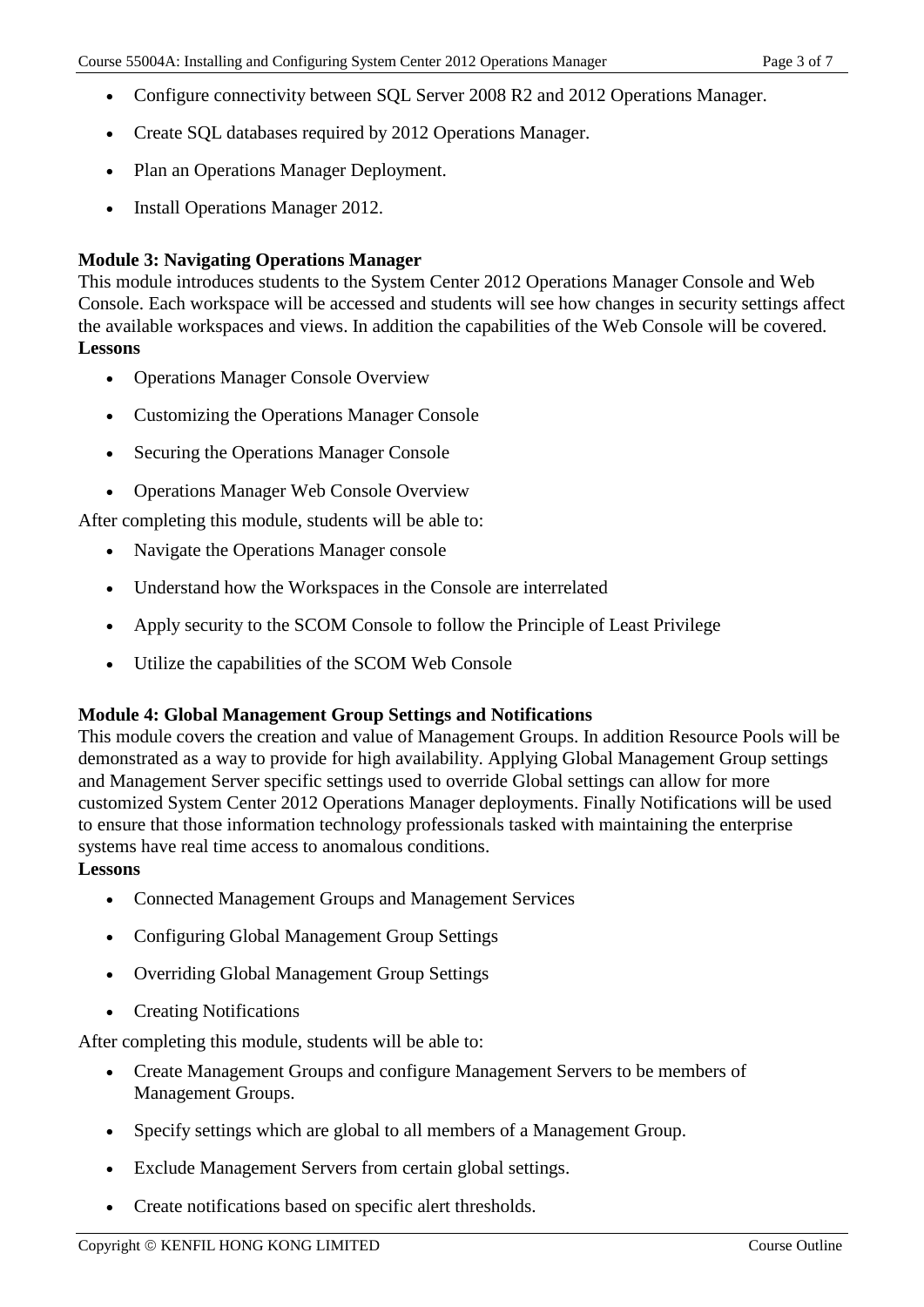### **Module** 5: Installing and Configuring Agents

This module explains the prerequisites for installing Agents on systems to be managed and the settings which allow Agents to report on and make changes to these systems. Students will learn about different methods for deploying Agents and the preferred methods based on different scenarios. **Lessons** 

- Agent Installation Prerequisites
- Agent Installation Methods
- Managing Agent Settings

After completing this module, students will be able to:

- Determine if a system meets the requirements for Agent installation.
- Use various methods for deploying Agents to managed systems.
- Configure Agent settings in order to gather information about system health.

### **Module 6: Management Packs**

This module explains how Management Packs can be used to more granularly monitor events throughout the organization. Learning to import, export and author of Management Packs will improve the student's ability to fully utilize the capabilities of System Center 2012 Operations Manager. **Lessons** 

- Management Pack Overview
- Pre-Installed Management Packs
- Importing and Exporting Management Packs
- Management Pack Authoring

After completing this module, students will be able to:

- Use Management Packs to monitor operating system, application and service specific events.
- Import Management Packs downloaded from the Internet or other Management Groups.
- Create Management Packs and export them for archiving or use in other Management Groups.

### **Module 7: Operations Manager Monitoring**

This module explains how to utilize System Center 2012 Operations Manager for its core purpose, monitoring systems. Unit monitors, aggregate rollup monitors and dependency rollup monitors will be covered. Also included are the many new network monitoring features. **Lessons** 

- Monitoring Overview
- Types of Monitors
- Network Monitoring

- Monitor system health.
- Choose the type of monitor based on desired information.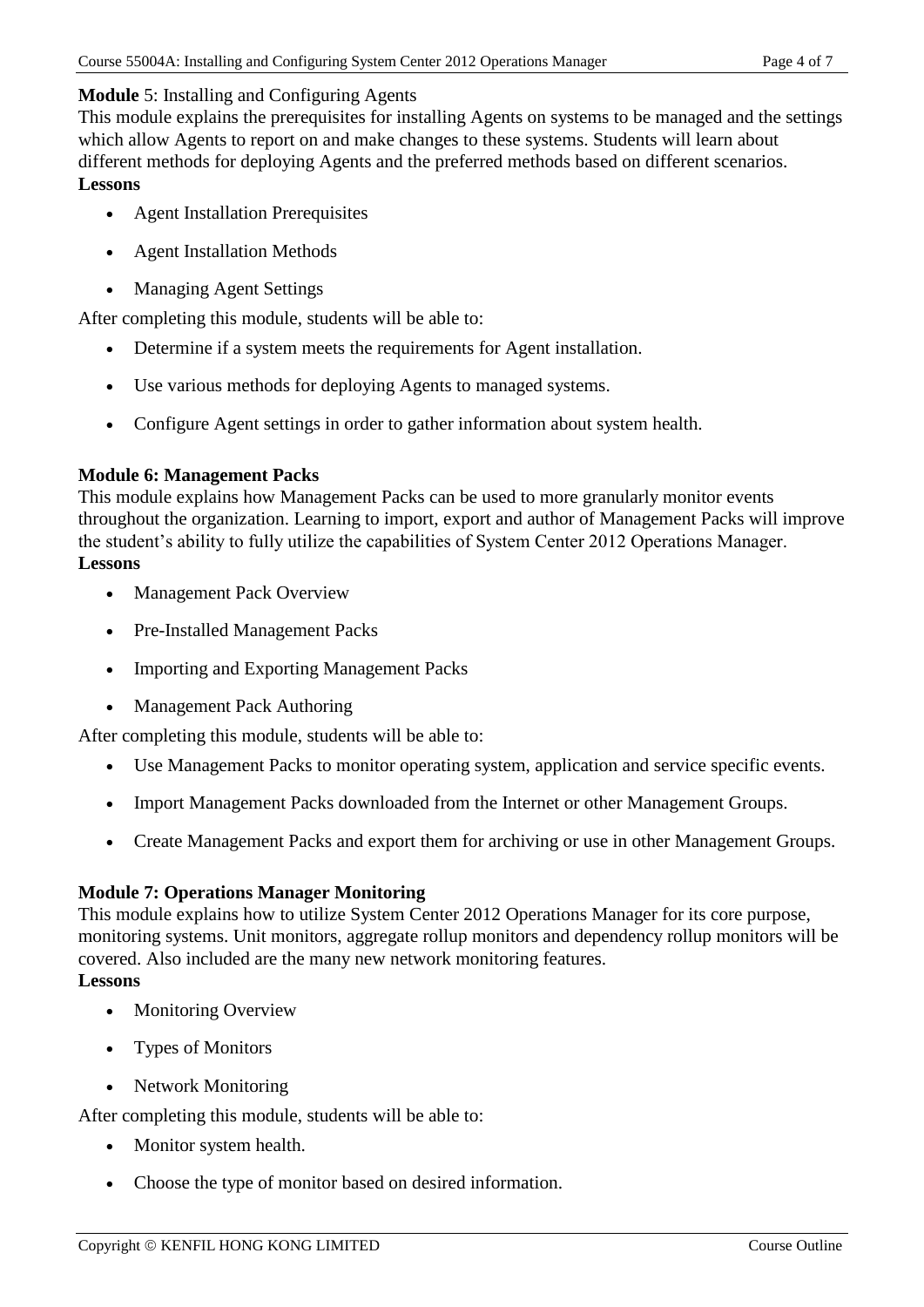Monitor network devices for improving true core to edge availability.

### **Module 8: Monitoring without Agents**

For systems which do not, or cannot have, agents installed, this module explains how to use Agentless Monitoring to gather basic information. For access to crash information and related Windows Error Reporting data students will work with Agentless Exception Monitoring.

# **Lessons**

- Agentless Monitoring
- Agentless Exception Monitoring

After completing this module, students will be able to:

- Monitor systems without agents by using Management Packs which support Agentless monitoring.
- Use Agentless Exception Monitoring to gather information about crash reports and resolve the underlying cause.

# **Module 9: Operations Manager Reporting**

This module explains how to use SQL Reporting Services and System Center 2012 Operations Manager Reporting to create reports either on demand or in a scheduled approach.

# **Lessons**

- Installing SQL Reporting Services
- Installing Operations Manager Reporting
- Creating, Viewing and Customizing Reports

After completing this module, students will be able to:

- Install SQL Reporting Services and integrate SRS with System Center 2012 Operations Manager.
- Install Operations Manager Reporting.
- Access built-in reports and create reports specific to organizational requirements.

### **Module 10: Operations Manager Audit Collection Services**

This module explains how Audit Collection Services allows for overall improvement in information security by gathering, filtering, analyzing and reporting on security log information from throughout the organization. The module also covers how ACS can be used in a non-homogeneous environment. **Lessons** 

- Overview of ACS
- Installing and Configuring ACS
- Forwarders and Collectors
- ACS on non-Windows Systems (Unix/Linux)

- Install ACS, create the ACS database and set up forwarders and collectors.
- Access Audit Collection Services data for purposes of maintaining information security.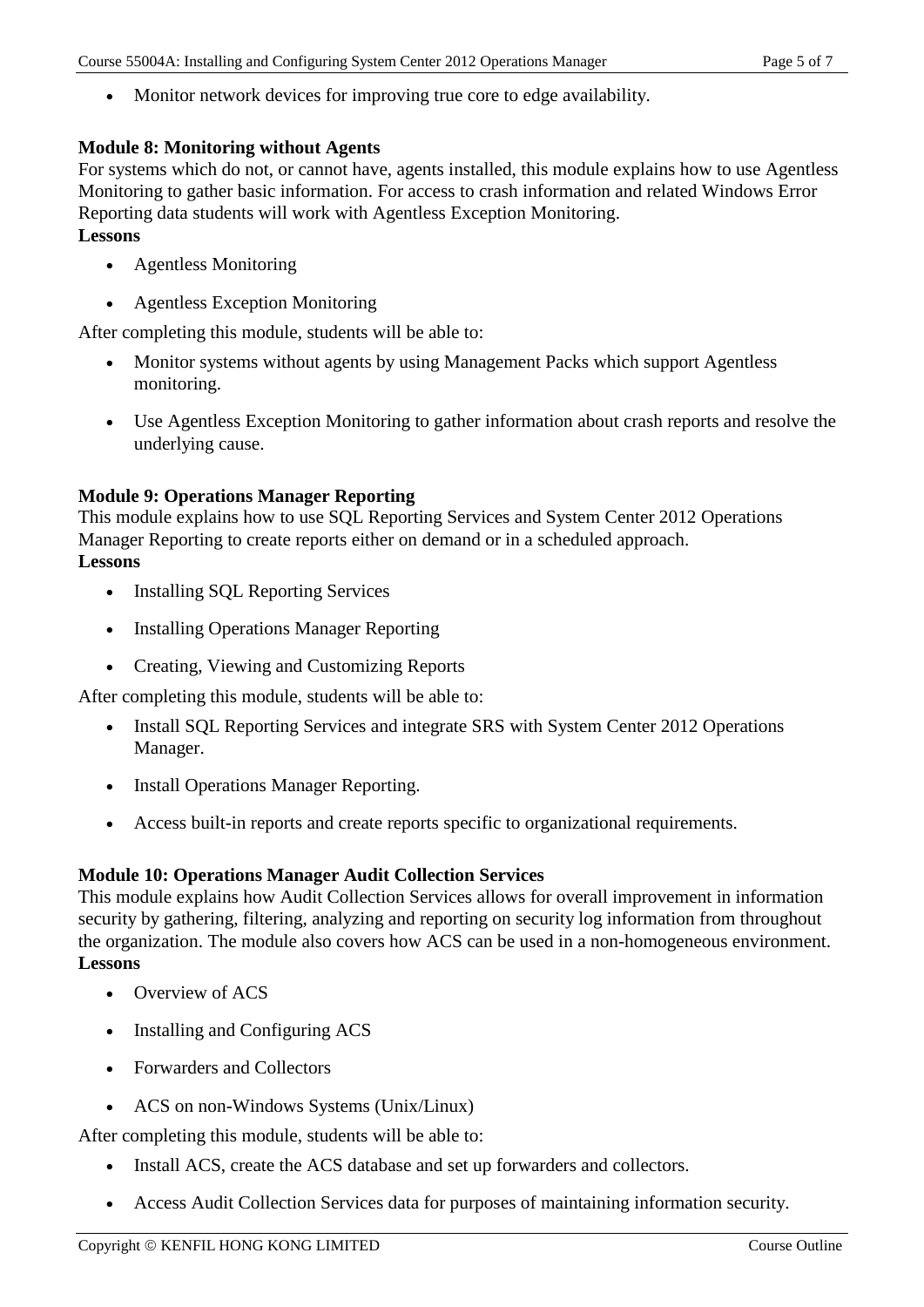Understand how to use ACS in conjunction with Unix and Linux.

# **Module 11: Synthetic Transactions**

This module explains how Synthetic Transactions are used to check for reactions to changes in demand on system resources. Students will create Synthetic Transactions, associate Watcher Nodes and view response information.

### **Lessons**

- Synthetic Transactions Overview
- Creating Synthetic Transactions

After completing this module, students will be able to:

- Understand how Synthetic Transactions can be used to plan for potential growth.
- Create Synthetic Transactions to test various 'What If' scenarios.

# **Module 12: Distributed Applications**

This module explains how to use the power of Distributed Applications to monitor not just a system, but rather all of the infrastructure components necessary for Line of Business applications to function reliably. Students will see a big picture view of how applications, systems and network devices work together to insure consistent behavior.

# **Lessons**

- Distributed Applications Overview
- Design and Creation of Distributed Applications

After completing this module, students will be able to:

- Analyze the components necessary for consistent behavior of Line of Business Applications.
- Determine interrelationships between components.
- Create Distributed Applications to monitor interdependent components.

# **Module 13: Monitoring Complex Environments**

This module explains how to use multihoming to allow systems to be managed by more than one Management Group. The benefits and potential issues related to multihoming will also be discussed. In addition the module covers how to gather information from other untrusted environments via Gateway Servers.

# **Lessons**

- Management Groups and Multihomed Agents
- Gateway Servers and Untrusted Environments

After completing this module, students will be able to:

- Multihome an Agent to allow for management by multiple Management Groups.
- Create a Gateway Server for monitoring untrusted environments.

# **Module 14: Backup and Disaster Recovery**

This module enables students to plan, perform and secure backups of System Center 2012 Operations Manager information. Database backups, although not necessarily directly backed up by System Center 2012 Operations Manager methods, will be touched upon. Finally students will learn best practices for recovery from SCOM failures.